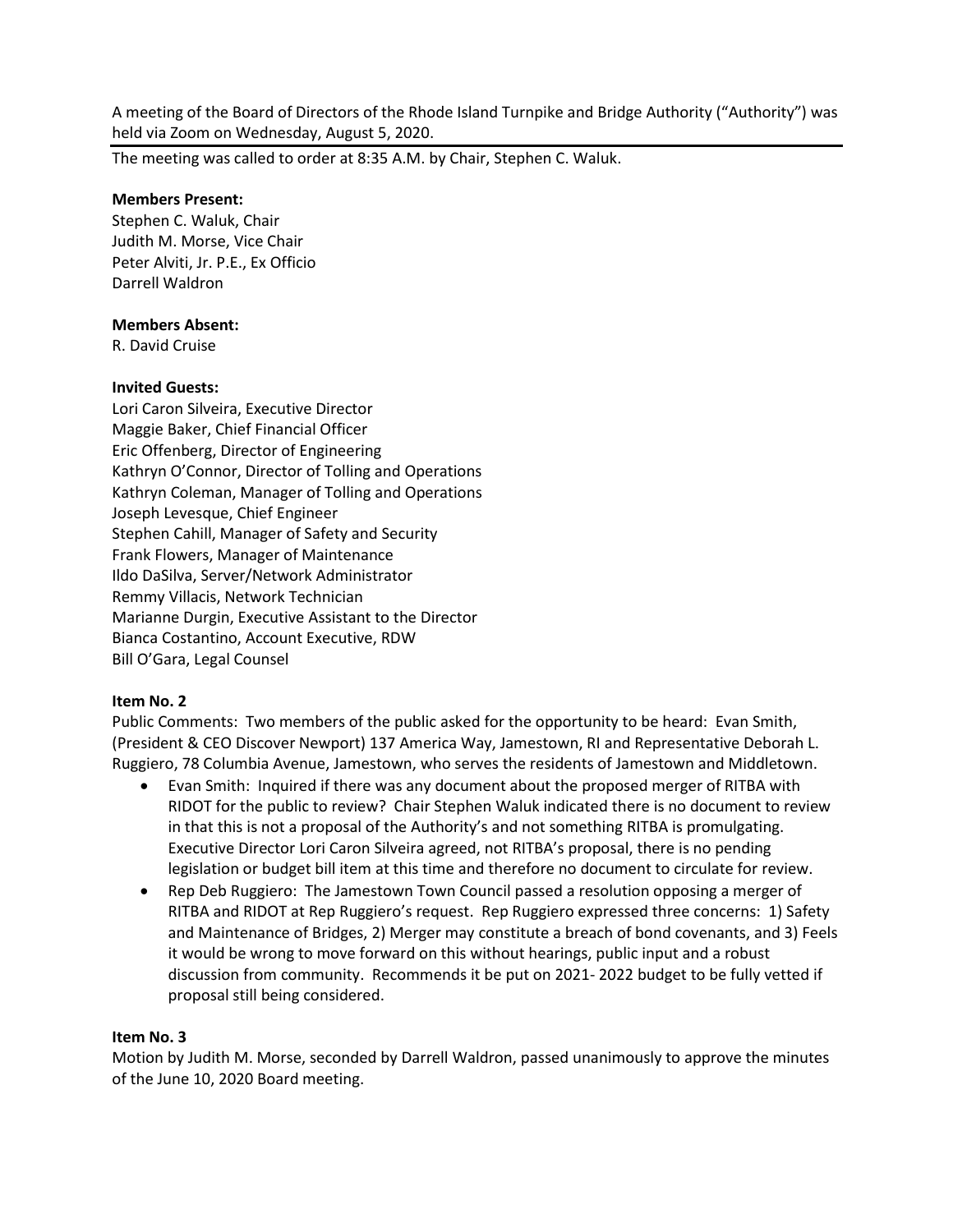RITBA Minutes – August 5, 2020 Board Meeting Page 2

#### **Item No. 4**

Pannone Lopes Devereaux & O'Gara LLC, Professional Services for the month of June, 2020 in the amount of \$10,768.59: Item introduced, discussion moved to answer question posed by Darrell Waldron, and item approved unanimously.

Director Waldron asked if there were plans to discuss the Resolution of the Council of the City of Newport (No. 2020-63) which opposes "any transfer of RITBA revenue and management authority to RIDOT." Chair, Stephen Waluk indicated this could be added as a topic of discussion at the next Board meeting.

# **Item No. 5**

Motion by Judith M. Morse, seconded by Peter Alviti, Jr, passed unanimously to approve Adler Pollock & Sheehan P.C Professional Services – Invoice Dated January 14, 2020 in the amount of \$6,407.00.

### **Item No. 6**

Motion by Judith M. Morse, seconded by Darrell Waldron, passed unanimously to ratify Construction/Engineering invoices in the amount of \$7,230,966.49.

### **Item No. 7**

Motion by Judith M. Morse, seconded by Darrell Waldron, passed unanimously to approve the proposal for Atane to perform the Routine Inspection of the Sakonnet River Bridge and the Evans Avenue Bridge under their existing Contract 19-10 (On-Call Professional Engineering Inspection Services) at a cost not to exceed \$115,635.62. Executive Director noted that counsel was consulted to ensure procurement compliance regarding inspection proposals from On-Call Consultants.

#### **Item No. 8**

Motion by Darrell Waldron, seconded by Judith M. Morse, passed unanimously to approve the proposal for Modjeski and Masters to perform the 2020 Routine (Biennial) Inspection of the Mount Hope Bridge under their existing Contract 19-10 (On-Call Professional Engineering Inspection Services) at a cost not to exceed \$179,700.00.

# **Item No. 9**

Motion by Judith M. Morse, seconded by Darrell Waldron, passed unanimously to approve a two-year extension of Contract 15-12 with Kapsch TrafficCom USA for TCS (Toll Collection System) Maintenance and Support at a cost not to exceed \$306,135.08. The extension commences September 1, 2020.

#### **Item No. 10**

Motion by Judith M. Morse, seconded by Darrell Waldron, passed unanimously to award Contract 20-6, Retirement Plan Advisory Services to the incumbent, PensionmarkMeridien for a three-year period: Year 1: \$10,000 flat annual fee paid monthly, Year 2: \$10,000 flat annual fee paid monthly. In addition, 1 basis point of plan assets (approx. \$500), Year 3: \$10,000 flat annual fee paid monthly. In addition, 2 basis points of plan assets (approx. \$1,000). These fees are lower than the previous contract.